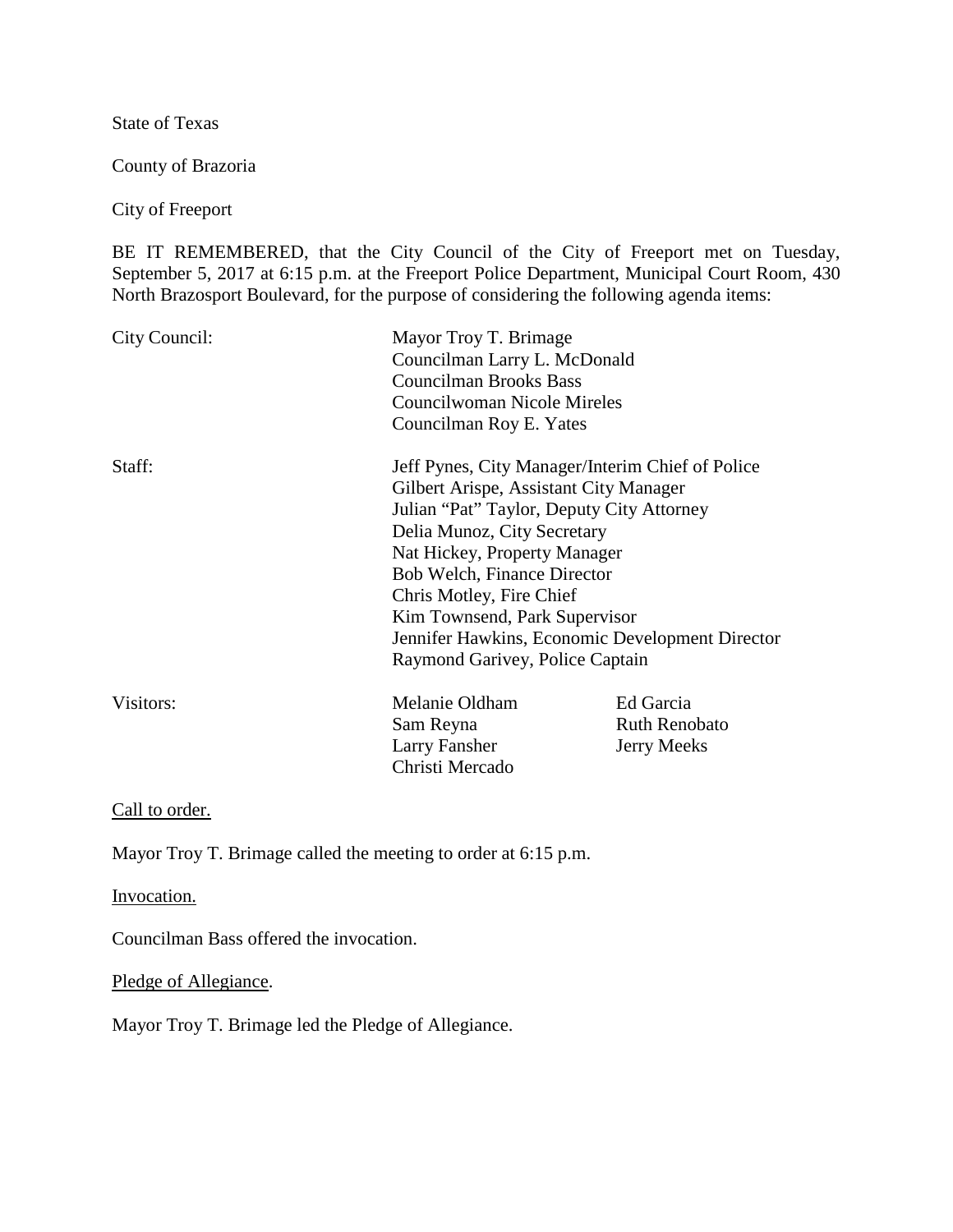### Attending citizens and their business.

Melanie Oldham of 922 West  $5<sup>th</sup>$  Street hearing very positive remarks about the City during Hurricane Harvey.

Edward Garcia expressed his appreciation to the City Manager Jeff Pynes, Mayor Troy T. Brimage and City Staff, for keeping the City safe during Hurricane Harvey. A job well done.

Economic Development Director Jennifer Hawkins thanked Mayor Troy T. Brimage and Staff for hurricane preparedness was Exemplary.

### Consideration of approving the August 7th, 15th, 16th, 17th, 2017 Council Minutes.

On a motion by Councilman Bass, and seconded by Councilman McDonald, with all present voting "Aye", Council unanimously approved the August 7th, 15th, 16th, 17th Council Minutes with a correction on the August 7, 2017 to add Odgen Bass from Freeport and Nan Chambers of 108 N. A, from Velasco Townsite to the minutes.

Consideration of approving a request from the Texas Department of Transportation and authorizing the Mayor and the City Secretary to sign a Memorandum of Agreement and a Temporary Construction Easement for staging equipment for repairing FM 1495 Bridge, on Block 30, Lot 2, of the Freeport Townsite, known locally as 207 East Second Street.

On a motion by Councilwoman Mireles, seconded by Councilman Bass, with all present voting "Aye", Council unanimously approved a request from the Texas Department of Transportation and authorizing the Mayor and the City Secretary to sign a Memorandum of Agreement and a Temporary Construction Easement for staging equipment for repairing/replacing FM 1495 Bridge, on Block 30, Lot 2, of the Freeport Townsite, known locally as 207 East Second Street.

Consideration of authorizing the City Manager to make improvements on the City's parking lot located East of East Park Avenue, between the 100 Block of East Second Street and the 100 Block of East Broad Street.

Mr. Pynes is seeing growth downtown; one major corporation business has 60 employees. Businesses are looking at downtown Freeport as a location option. He received a bid from a contractor that has done work in the City and quoted him a price of \$45,000 for improving the City's parking lot. Improving downtown parking is a good investment.

Jennifer Hawkins with the Economic Development Corporation is requesting parking for downtown. The Brazosport College, FLNG and the Freeport Museum are in need of more parking. Another building town down is being sold and will also need more parking. She is talking to an investor about opening a restaurant. Parking is needed to accommodate growth.

Councilman Yates feels that FLNG is not permanent and as soon as their project is over they will leave.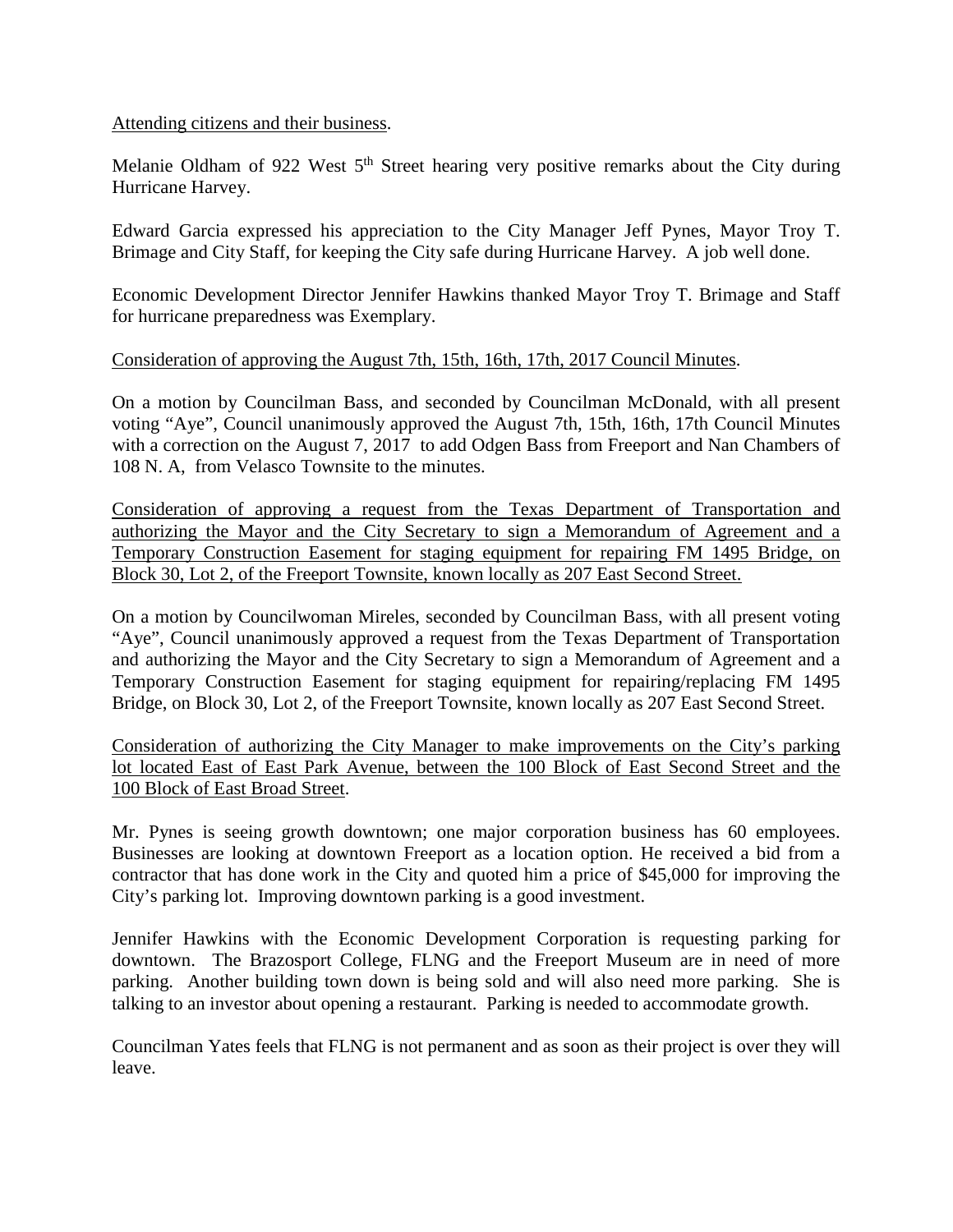Mr. Garcia personally feels that the business owners should provide adequate parking for their employees. He is against making the parking improvements. Mayor Troy T. Brimage asked Edward Garcia to contact downtown business owners on their needs.

Councilman McDonald has a business downtown and has never seen downtown full and does not see the need for the parking improvement.

Melanie Oldham talked to Ben Miller who is in real estate and working with Greg Flaniken, who stated that FLNG is very temporary. She stated that City Hall parking is beginning to be difficult as well.

Councilman Bass suggested replacing the parking spaces and/or comparing the cost improvements. More research is needed.

This item was reagendaed.

Consideration of approving a request from Rodney S. Rhoades to purchase Block 3, Lot 26, Bridge Harbor Subdivision, Tax Id. No. 193466.

No action taken.

Consideration of approving a request to purchase and close and abandon a fifty (50) foot wide portion of Division Street Right-of-Way adjacent to Lot 13, Block 501 and Abstract 99 Eli Mitchell Tract F, Property Id. 158326.

No action taken.

Mayor Troy T. Brimage closed the Formal Session and opened the Work Session at 6:42 p.m.

Work Session:

Hurricane Harvey Update. Mayor Troy T. Brimage commented on the City staff for a job well done.

Mayor Troy T. Brimage announcements and comments.

He commended Captain Ray Garivey and the Police Department, Fire Chief Chris Motley and his firemen, Park Supervisor Kim Townsend and her crew, Street Supervisor David Hoelwyn and street department, working together; clearing the drainage ditches, rescuing people from Slaughter Road to releasing dogs that were still in back yards. He thanked Tony Woods from Baywoods, Sweet "T's", Phat Boyz Restaurant, Maria's Kitchen and Brazos Blends and Brew for staying open and offering their service. He thanked Brazoria County Judge Matt Sebesta, Representative Dennis Bonnen, Senator Joan Huffman and Dow Chemical for offering assistance.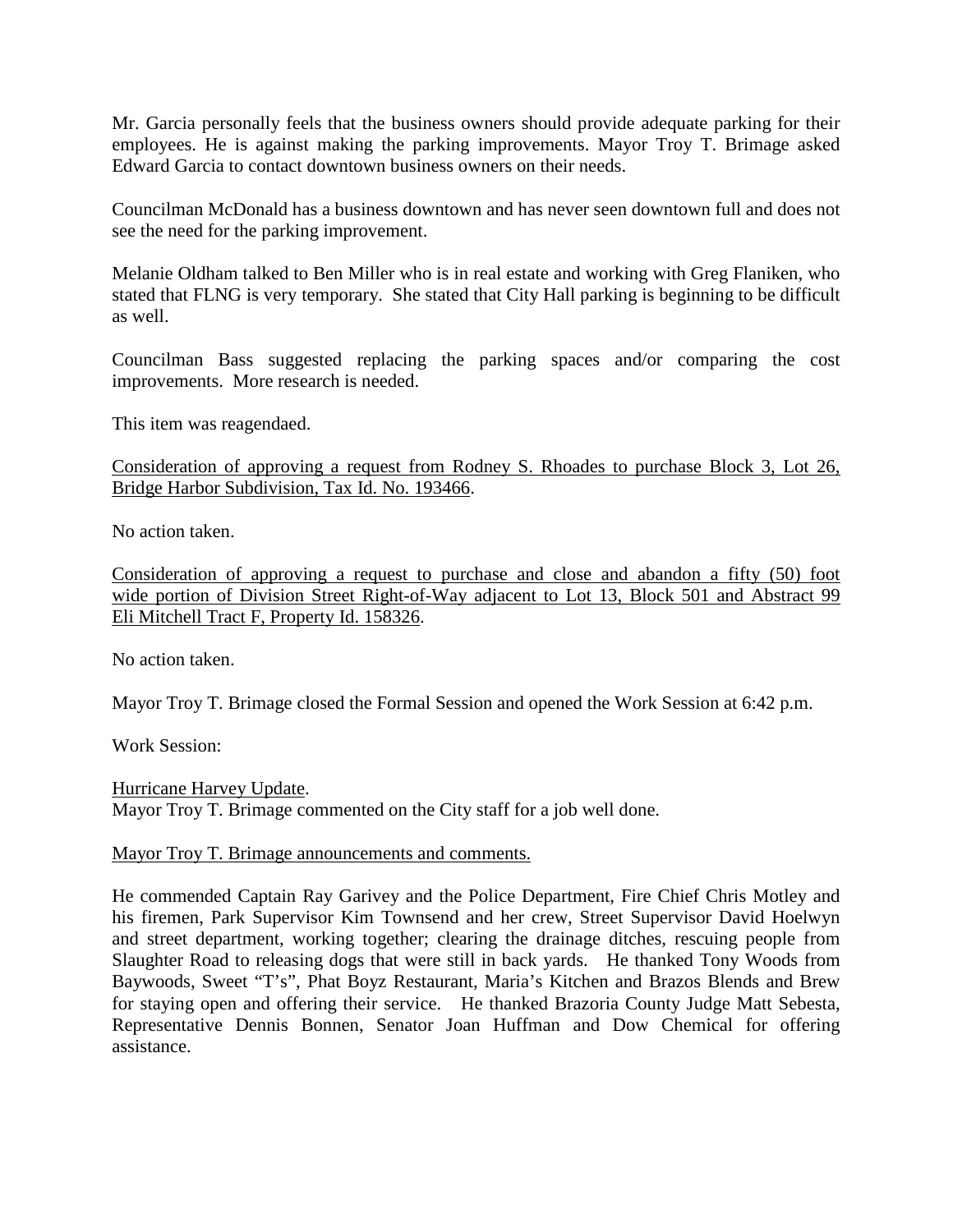# Councilman McDonald Ward A announcements and comments.

Councilman McDonald thanked everybody from all City levels. He also was out checking the water levels, drainage inlets, taking photos and found trees are still restricting the water flow. He also commended Jerry Meeks of Veolia Water, David Hoelwyn and Kenny Collins from the Street Department for a fantastic job.

### Councilman Bass Ward B announcements and comments.

Flooding on Velasco Boulevard still continues and glad that the budget was allocated for contracting an engineer to determine where the water needs to go. The 1500-1600 Block of West 2nd Street, the street needs cutting to grade. It is important that the gutters continue to be sprayed. Two more Hurricanes are pending out in the Gulf. He noted where someone dumped 6 to 7 tires off Velasco off the loop road. He recommends an evaluation of the storm on the pros and cons be done. He thanked Mayor Troy T. Brimage on the preparation of Hurricane Harvey. A gentleman living on 11th Street would clear the drainage every morning during the storm, but one early morning a city employee was already there clearing the drainage ditch. That city employee was Mayor Troy T. Brimage. He wanted that mentioned and to thank him for doing that chore.

# Councilwoman Mireles Ward C announcements and comments.

Councilwoman Mireles feeling very grateful that Freeport didn't flood. She thanked City Manager Jeff Pynes and Mayor Troy T. Brimage for keeping open the communications. She also had people contacting her about the storm and thankful that communications were transmitted very well. She asked about the mosquito spraying.

### Councilman Yates Ward D announcements and comments.

Councilman Yates received at least 15" of rain over a period of days. He did get out and check the Freeport Pump Station and the other at the rail road tracks off Velasco. All was well and pumps running. He commended the City employees for a great job.

### Executive Session:

Section 551.071, Government Code:

Consultation with City Attorney concerning pending or contemplated litigation, settlement offers or other matters in which his duty to the City Council under the Texas Disciplinary Rules of Professional Conduct of the State Bar of Texas clearly conflicts with Chapter 551, Government Code, to wit:

• Velasco Drainage District